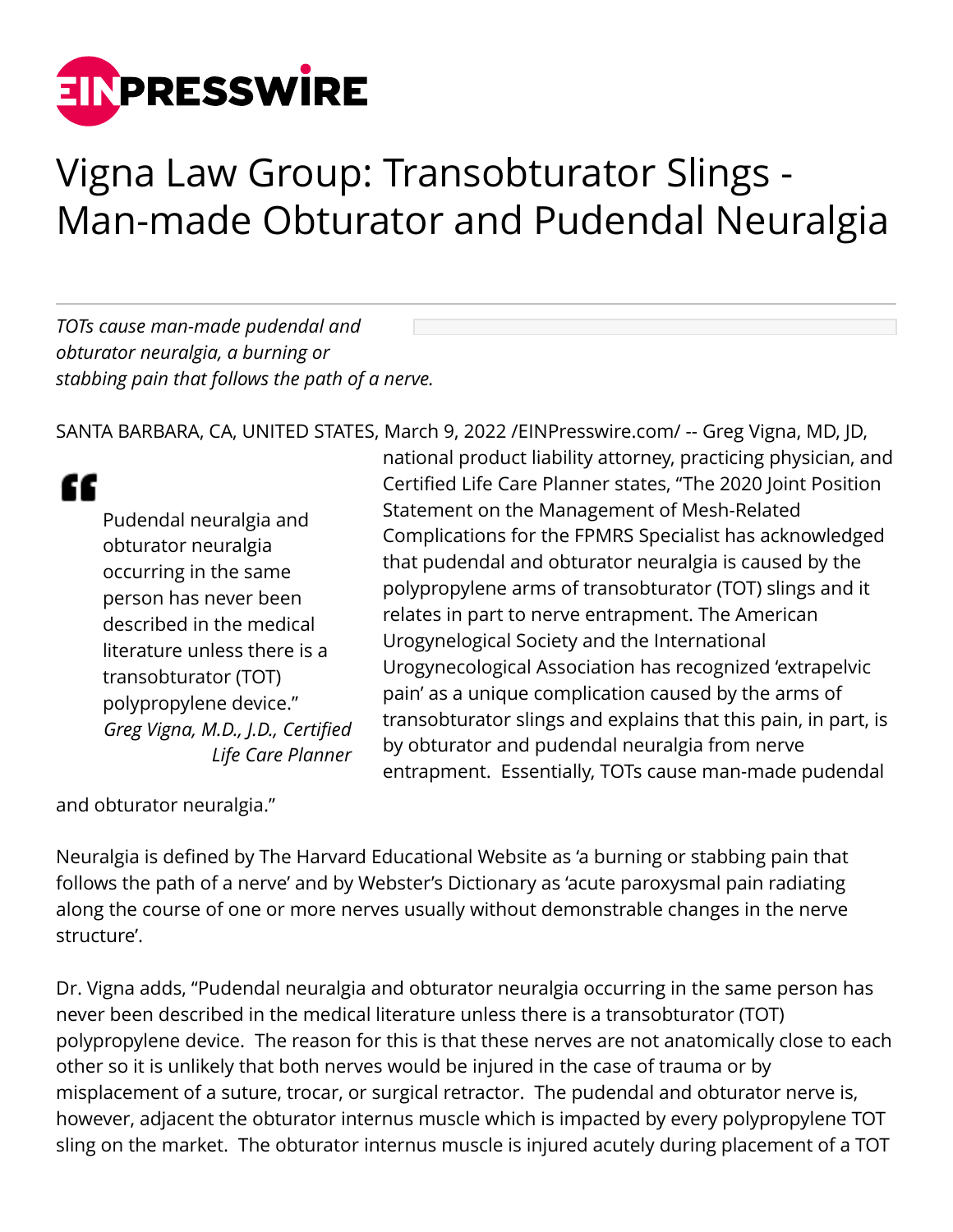as it is surgically placed through or into the obturator internus muscle with a trocar. There is always an acute inflammation followed by chronic inflammation that is ongoing as the polypropylene mesh triggers an perpetual immunological response known as the foreign body reaction that leads to scarification, inflammation, and tissue/mesh contraction the degree of which in some women can be excessive. The changes in the soft tissues and obturator internus muscle impacted by the mesh may lead to injury or irritation to the obturator and pudendal nerves that are adjacent to this muscle."



## Figure 1:

Out-to-in trocar for a TOT going through the obturator foramen into and through the obturator internus muscle. The obturator nerve is shown connecting to the Lumbar 2nd to 4th nerve roots passing through the obturator canal at the superior aspect of the obturator foramen and the pudendal nerve connecting to the Sacral 2nd to 4th nerve roots passing through Alcock's canal formed by the fascia of the obturator internus muscle under the pubic bone.

Dr. Vigna concludes, "Our case criteria are women with symptoms of pudendal, obturator, or ilioinguinal neuralgia caused by mid-urethral slings and pelvic organ prolapse transvaginal mesh devices as explained by the 2020 Joint Position Statement. To date these specific injuries have not been warned by the manufacturers. To date, defendant manufacturers have not warned of the magnitude of risk of extrapelvic pain caused by transobturator slings compared with extrapelvic pain caused by retropubic slings. There are safer alternative procedures and safer alternative designs that eliminate the risk of neuralgia caused by mid-urethral slings."

Symptoms of pudendal and obturator neuralgia caused by transobturator slings include: 1) Groin pain  $2)$ Hip pain 3) Inability to wear tight pants 4) **Clitoral pain or numbness** 5) Severe pain that makes vaginal penetration impossible 6) Tailbone pain 7) Anorectal pain 8) Bainful bladder